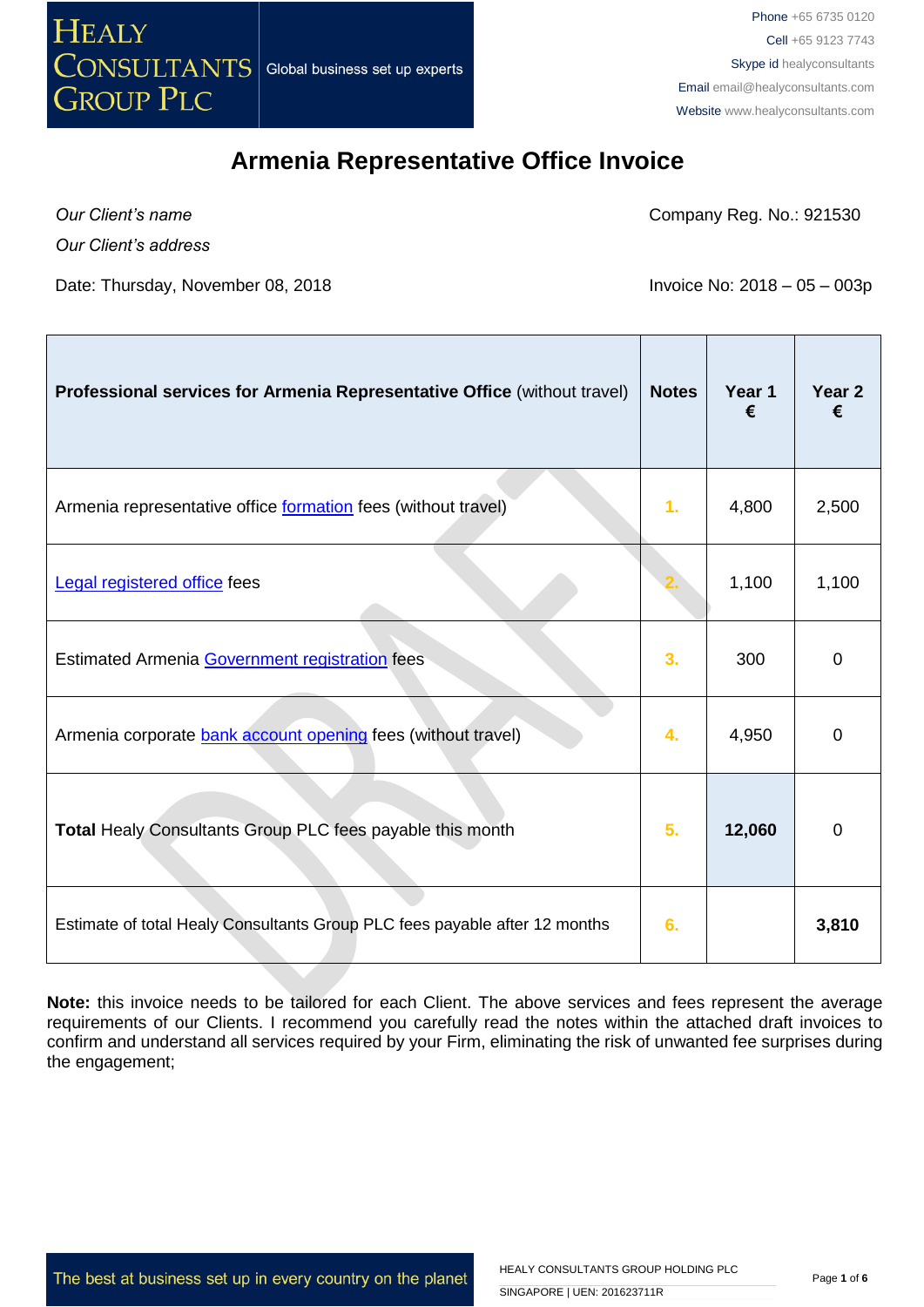### *Notes to invoice above*

**1.** Healy Consultants Group PLC's fees to efficiently and effectively complete Armenia company registration within [four weeks](http://www.healyconsultants.com/armenia-company-registration/fees-and-timelines/#timelines) by choosing the optimum regulatory license for our Client's business activities; **ii**) reserving a company name with the [State Register of Legal Entities](http://www.spyur.am/en/companies/state-register-agency-of-legal-entities-of-the-republic-of-armenia/70292) (SPYUR); **iii)** settling our accountant and lawyer fees; and **iv)** preparing a high quality company incorporation application for [SPYUR;](http://www.spyur.am/en/companies/state-register-agency-of-legal-entities-of-the-republic-of-armenia/70292)

All [engagement fees](http://www.healyconsultants.com/company-registration-fees/) (click link) are agreed and paid up front and agree to the fees published on our country web pages. Consequently, there are no hidden fees or surprises or ambushes throughout the engagement. All engagement deadlines are agreed up front in the form of [a detailed project plan,](http://www.healyconsultants.com/index-important-links/example-project-plan/) mapping out [deliverables](http://www.healyconsultants.com/deliverables-to-our-clients/) by week throughout the engagement term;



Every second day during the engagement, we email our Client [a detailed email engagement status update.](http://www.healyconsultants.com/index-important-links/weekly-engagement-status-email/) Our Client is immediately informed of engagement problems together with solutions. Your dedicated engagement manager is reachable by phone, skype, live chat and email and will communicate in your preferred language;

**2.** In accordance with [Armenia Companies Law,](http://www.parliament.am/law_docs/211101HO252eng.pdf) an Armenian representative office shall as from the date of its incorporation have a legal registered office in Armenia, to which all official Government communications and notices may be addressed. To comply with this statutory requirement, Healy Consultants Group PLC Armenia business office will be the registered office address for your Armenia Company. Thereafter, this address will be used to receive Government correspondence including **a)** annual and quarterly tax returns; **b)** bank statements; **c)** employee payroll tax and pension correspondence. Most of our Clients wish to place Healy Consultants Group PLC [Armenia office address \(click link\)](http://www.healyconsultants.com/virtual-office/) on invoices, contracts, websites and business cards;

This Armenia virtual office includes **i)** business mailing address and mail forwarding service once a week; **ii)** business email address and email forwarding service; **iii)** business fax number and fax forwarding service and **iv)** business telephone number with call forwarding service;

- **3.** This fee is an estimate of government costs payable during your Firm's engagement. All government fee payments will be supported by original receipts and invoices. Examples of government costs include **i)** submission the company application to the State Register of Legal Entities; **ii)** obtaining a tax identification number; and **iii)** payment of application fees. Following engagement completion, Healy Consultants Group PLC will refund our Client any excess of funds received over actual Government costs paid. All third party and government fees associated with legalization of company and/or individual documents will be borne by our Client;
- **4.** Healy Consultants Group PLC will be pleased to open an Armenia corporate bank account without travel. It is a time consuming task, Healy Consultants Group PLC will shelter our Client from the administrative challenges. As you can appreciate, it is a difficult task to obtain bank account approval through a newly formed company, when shareholders and directors and bank signatories reside overseas. Healy Consultants Group PLC will prepare a business plan for the bank to optimize the probability of corporate bank account approval. Depending on our Client business and nationality, there is a 20% probability the banks will request a bank signatory to travel for a one hour bank interview. Healy Consultants Group PLC will try its best to negotiate with the bank for a travel exemption. If our Client must travel to Armenia for corporate bank account opening, Healy Consultants Group PLC will refund our Client €950;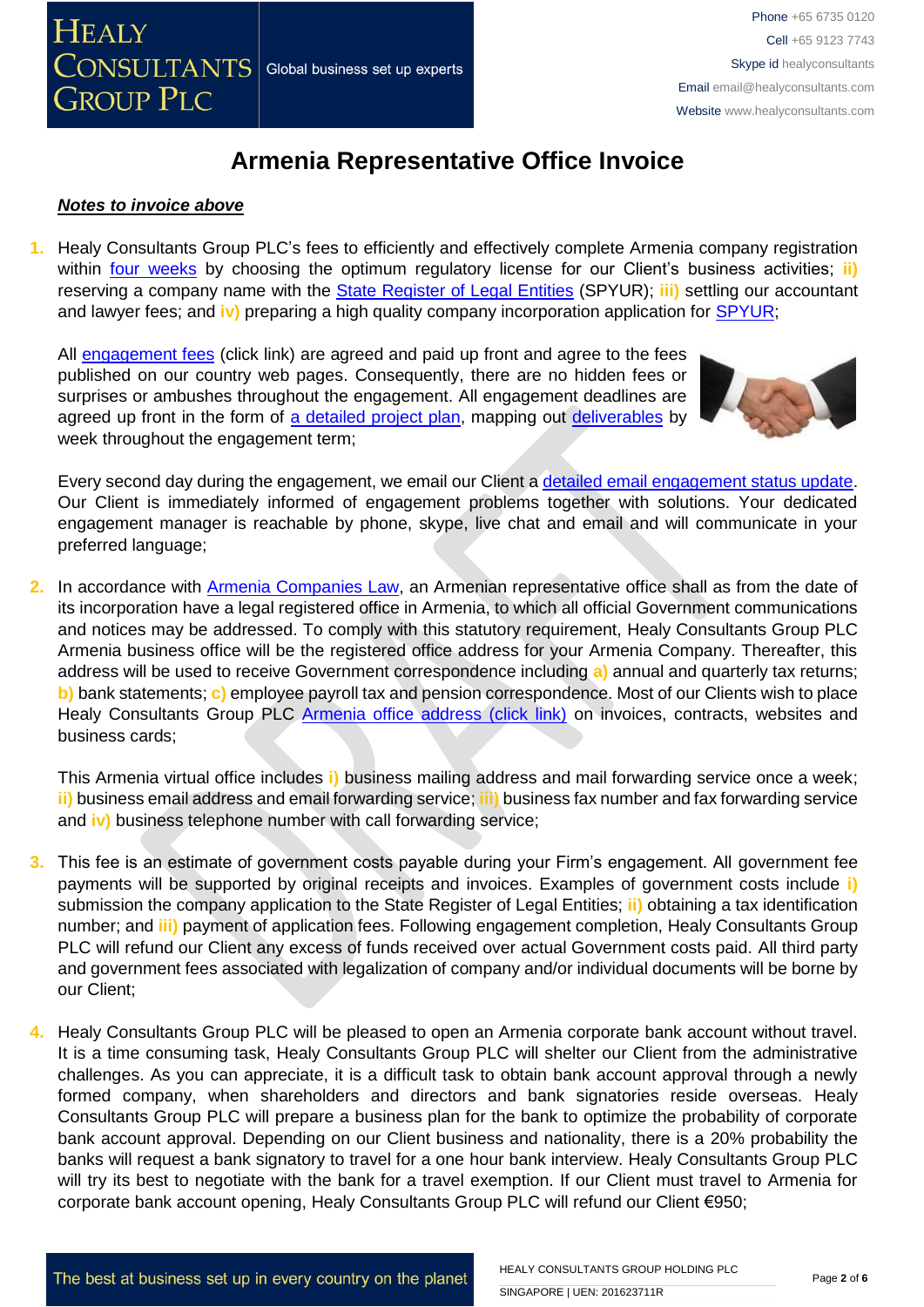If our Client is not comfortable with only a Armenia corporate bank account, Healy Consultants Group PLC will be pleased to open [an international corporate bank account](http://www.healyconsultants.com/international-banking/) (click link) outside of Armenia. Examples include New York, Germany, Liechtenstein, Austria, Bulgaria, South Africa, Australia, London, South America or Dubai. All banks will be top tier banks in these countries with excellent internet banking services. Example of our global banking partners include HSBC, Standard Chartered Bank, Citibank, ING bank, VTB bank, Bank of China, ProCredit Bank, Standard Bank, UBS, Credit Suisse;







The banks enjoy ultimate power of approval of corporate bank account applications. Consequently, guaranteed success is outside of Healy Consultants Group PLC' control. What is inside our control is the preparation and submission of a high quality bank application that maximizes the likelihood of approval. To date, we enjoy a 100% approval record because of [our global banking relationships](http://www.healyconsultants.com/international-banking/corporate-accounts/) and determination;

Global banks continue to tighten corporate bank account opening procedures, their internal compliance departments completing more thorough due diligence of Clients. Consequently, our Clients should expect the bank account approval period to take up to 4 weeks. Furthermore, global banks now require evidence of proof of business in the country where the corporate bank account will be, including sales contracts or lease agreement;

- **5.** All fees quoted in this invoice correspond to fees quote[d on Healy Consultants Group PLC' website.](http://www.healyconsultants.com/company-registration-fees/) Please review this invoice carefully to identify errors. During the rush of the business day, it is possible Healy Consultants Group PLC inadvertently made fee calculation errors, typing errors or omitted services. In the unfortunate event you identify invoice errors, please revert to me directly re the same. I apologize in advance if I or my staff made invoice errors;
- **6.** Assuming our Clients re-engage Healy Consultants Group PLC in year 2, this fee is an estimate of the fees payable next year, 12 months after the date of company registration;
- **7.** The fees quoted in this invoice are a prediction of the fees required to complete this engagement in a timely manner. If during the engagement, Healy Consultants Group PLC realizes the engagement is more complex than anticipated, requiring large investment of time, my Firm will revert to request additional fees;
- **8.** In accordance with **Armenia Companies Law**, there are no minimum share capital requirements;
- **9.** As stipulated on our [business website](http://www.healyconsultants.com/) and in section 3 of our engagement letter, Healy Consultants Group PLC will only commence the engagement following **i)** settlement of our fees and **ii)** completion and signing of our legal engagement letter;
- **10.** Engage Healy Consultants Group PLC to [project manage](http://www.healyconsultants.com/project-manage-engagements/) business set up in every country on the planet. We are the best in the [world](http://www.healyconsultants.com/best-in-the-world/) at what we do, timely completing the  $A$  to  $Z$  of every country engagement;
- **11.** It is important our Clients are aware of their personal and corporate tax obligations in their country of residence and domicile. Let us know if you need Healy Consultants Group PLC help to clarify your local and international annual tax reporting obligations;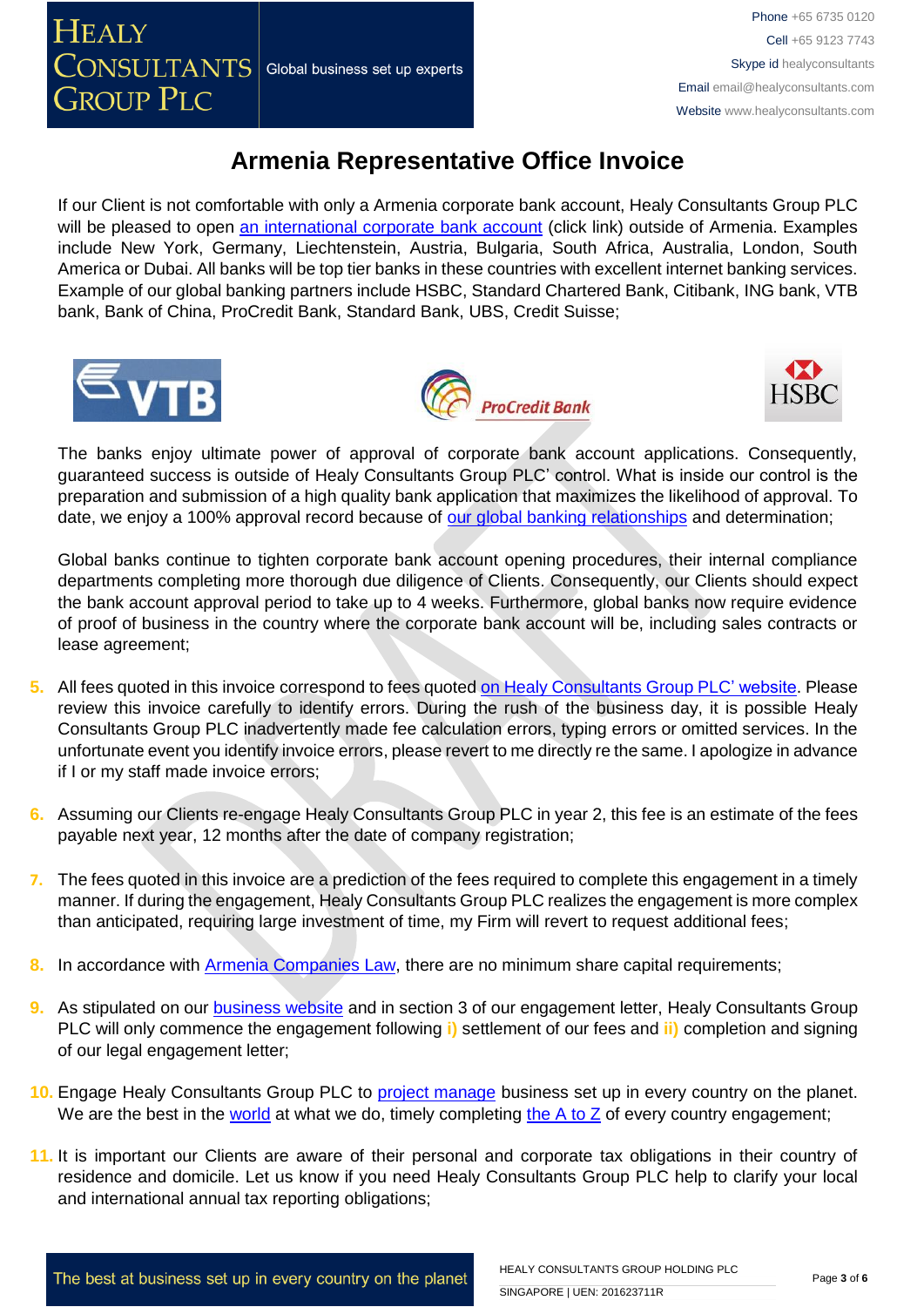**HEALY** 

**GROUP PLC** 

Phone +65 6735 0120 Cell +65 9123 7743 Skype id healyconsultants Email [email@healyconsultants.com](mailto:EMAIL@HEALYCONSULTANTS.COM) Website [www.healyconsultants.com](http://www.healyconsultants.com/)

### **Armenia Representative Office Invoice**

- **12.** If our Client requires nominee shareholder and director [services \(click link\),](http://www.healyconsultants.com/corporate-outsourcing-services/nominee-shareholders-directors/) Healy Consultants Group PLC will be pleased to assist. Our fee for professional, passive nominee corporate shareholder amounts to €2,100 per annum. Our fee to be both nominee director and shareholder amounts to €6,600 per annum. Being the sole shareholders and sole director of a Client's company exposes Healy Consultants Group PLC to reputation, litigation and financial risk;
- **13.** If our Client and Healy Consultants Group PLC properly plan this engagement, our Clients will *not* have to travel during this engagement. Healy Consultants Group PLC will efficiently and effectively and aggressively complete company registration and corporate bank account opening in a timely manner without our Client presence. Instead, our Client will need to **i)** sign and get documents legalized in the embassy in their country of origin and **ii)** courier the originals to Healy Consultants Group PLC office;



- **14.** Depending on our Client's business and nationality, the Armenian Government may require a special regulatory license to carry on your business in the country. Healy Consultants Group PLC will assist our Client secure license approval; there may be additional engagement fees. However, the Government enjoys ultimate power of approval of company registrations and business licenses;
- **15.** If required, Healy Consultants Group PLC will be pleased to assist your Firm obtain business [visa](http://www.healyconsultants.com/migration/) approvals. Our fee is €2,950 for the first employee, €1,950 for the second employee, €950 per employee thereafter. Our employee visa fees includes preparation of a quality visa application and submitting to the correct Government immigration officers. The Government enjoys ultimate power of approval of visa applications. Consequently, guaranteed success is outside of Healy Consultants Group PLC's control. What is inside our control is the preparation and submission of a high quality immigration visa application that maximizes the likelihood of visa approval. In the unfortunate event the visa application is rejected, Healy Consultants Group PLC will be happy to submit an appeal to secure visa approval. Healy Consultants Group PLC fees for each appeal amounts to €950;
- **16.** Some of our Clients request Healy Consultants Group PLC to provide temporary shared [office space](http://www.healyconsultants.com/virtual-office/) for 6 months until their preferred business premises is found. If your Firm requires this service, our one-time fee is €950. Monthly rental thereafter is paid directly to the landlord, independently of Healy Consultants Group PLC;
- **17.** During the engagement, shareholders and directors documents may need to be translated into the local language before the Government and Bank approves company registration and corporate bank account opening respectively. Consequently, our Client should budget for possible additional translation and embassy atestation fees. Either our Client or Healy Consultants Group PLC can complete this administrative task;

As always, Healy Consultants Group PLC will negotiate with all third parties to eliminate or reduce additional engagement costs. For transparency purposes, all third-party fee payments will be supported by original receipts and invoices. Examples of possible third-party payments include **i)** embassy fees; **ii)** notary public costs; **iii)** official translator fees;

18. Some of our Clients engage Healy Consultants Group PLC to [recruit \(click link\)](http://www.healyconsultants.com/corporate-outsourcing-services/how-we-help-our-clients-recruit-quality-employees/) local employees. We have a lot of experience in this area and we are quite skilled at securing quality candidates for our Clients;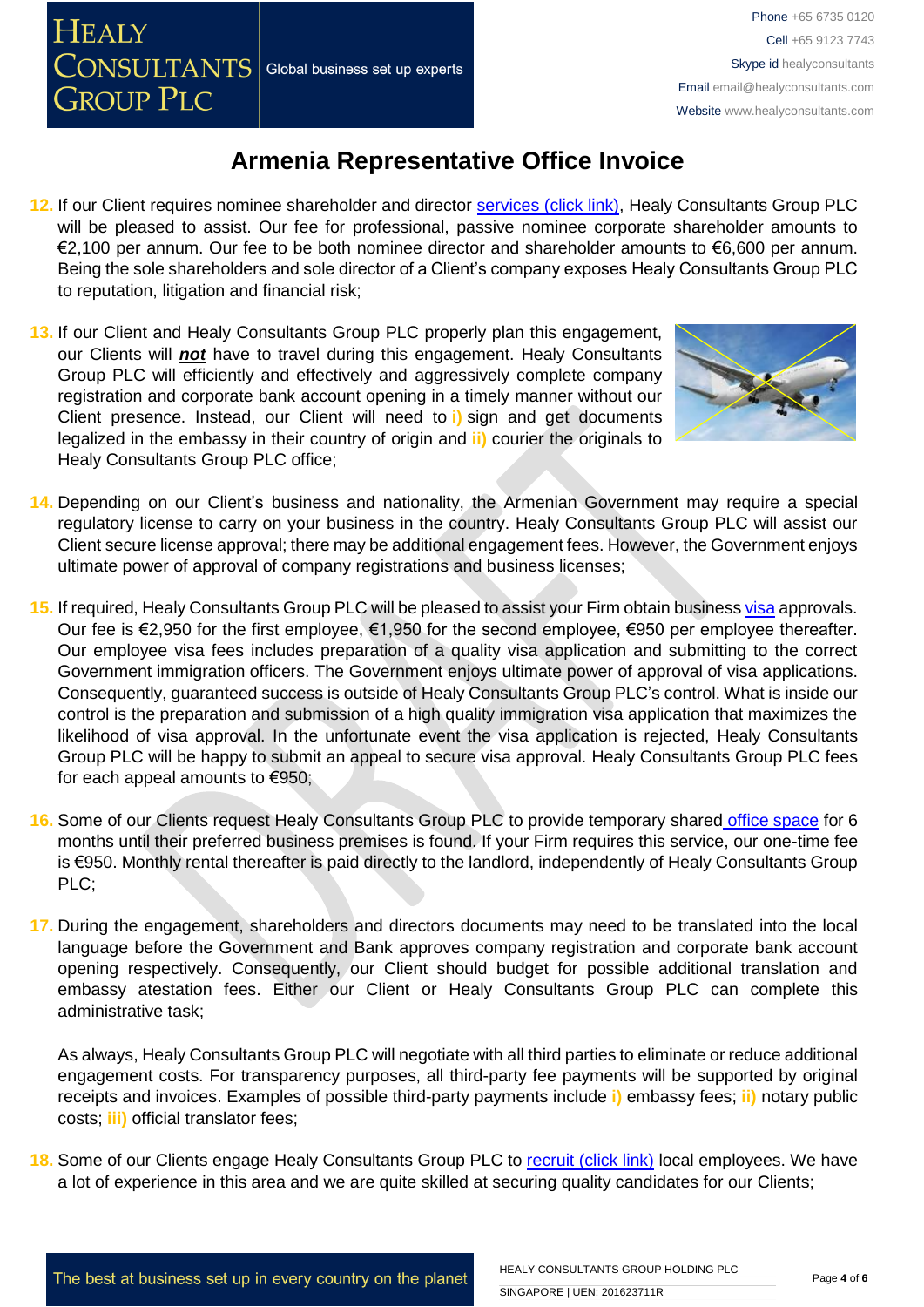- **19.** During the annual renewal engagement with our Client, our in-house [Legal and Compliance Department](http://www.healyconsultants.com/about-us/key-personnel/cai-xin-profile/)  [\(click link\)](http://www.healyconsultants.com/about-us/key-personnel/cai-xin-profile/) reviews the quality and completeness of our Client file. Consequently, Healy Consultants Group PLC may revert to our Client to ask for more up to date [due diligence documentation;](http://www.healyconsultants.com/due-diligence/)
- **20.** As stipulated on our [business website](http://www.healyconsultants.com/) and in section 3 of our engagement letter, Healy Consultants Group PLC will only commence the engagement following **i)** settlement of our fees and **ii)** completion and signing of our legal engagement letter;
- **21.** Some of our Clients require an [immediate Armenia](http://www.healyconsultants.com/turnkey-solutions/) solution. With this strategy, within a day Healy Consultants Group PLC can supply our Client **i)** an existing dormant Armenia company number; **ii)** an already approved Armenian corporate bank account number; and **iii)** a business address. Turnkey solutions are attractive to those entrepreneurs who wish to immediately close a country deal, sign a contract or invoice a customer;
- **22.** To assist our Clients minimize Forex costs, we offer the payment in SG\$, Euro, Pound or US\$. Kindly let me know in which currency your Firm prefers settling our fees and I will send an updated invoice, thank you;
- 23. Healy Consultants Group PLC will only incorporate your company after 75% of [due diligence documentation](http://www.healyconsultants.com/due-diligence/) is received by email. Healy Consultants Group PLC will only open a corporate bank account after 100% of Client original due diligence documentation is received by courier;